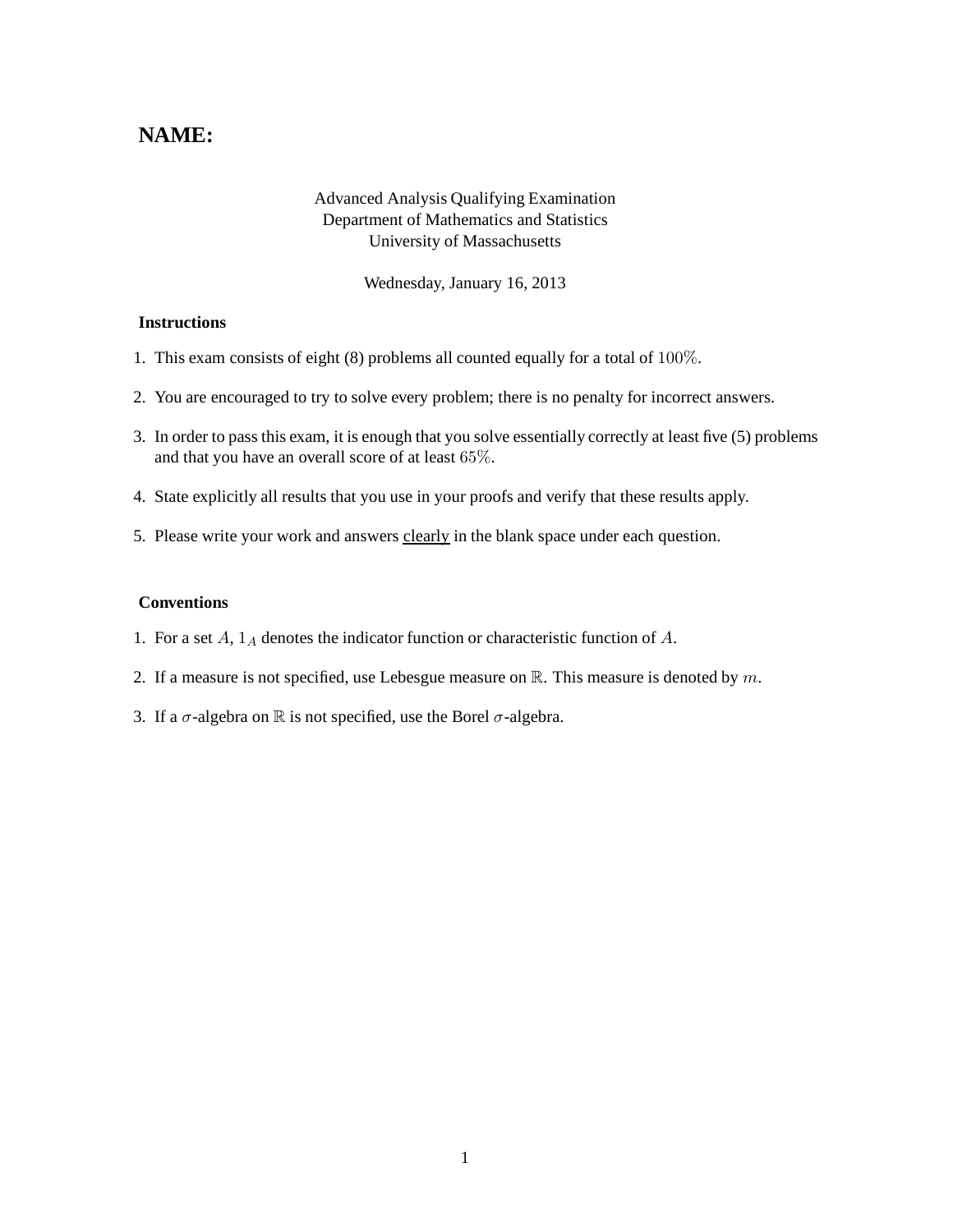- 1. Let  $B$  be the Borel  $\sigma$ -algebra of subsets of  $\mathbb R$  and let  $m$  be Lebesgue measure.
	- (a) For  $A \in \mathcal{B}$  and  $c \in \mathbb{R}$  let  $A + c = \{x \in \mathbb{R} : x = a + c$  for some  $a \in A\}$ . Prove that  $A + c \in \mathcal{B}$ . *Hint:* Consider the set  $\mathcal{D} = \{A \in \mathcal{B} : A + c \in \mathcal{B} \text{ for all } c \in \mathbb{R}\}.$
	- (b) Prove that for any  $A \in \mathcal{B}$  and  $c \in \mathbb{R}$  we have

$$
m(A + c) = m(A).
$$

(c) Let f be an integrable function. Prove that for any  $A \in \mathcal{B}$ 

$$
\int_A f(x+c)dm(x) = \int_{A+c} f(x)dm(x).
$$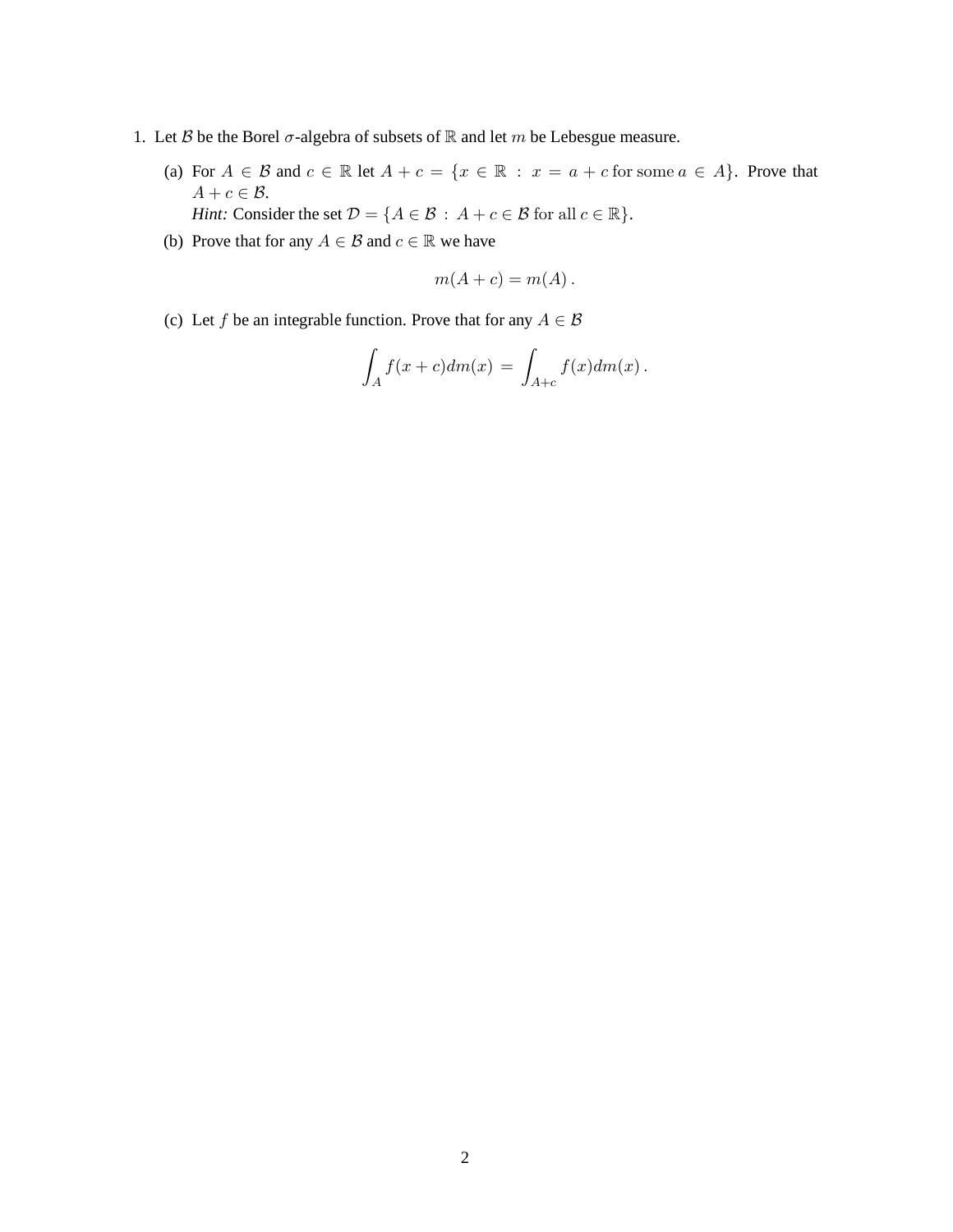2. Let  $(X, \mathcal{M}, \mu)$  be a measure space and  $f : X \to [0, \infty)$  a non-negative measurable function. For  $k \in \mathbb{Z}$  consider the level sets

$$
F_k = \{ x \in X : 2^k < f(x) \le 2^{k+1} \}, \qquad E_k = \{ x \in X : 2^k < f(x) \}.
$$

Show that the following are equivalent.

(a) 
$$
f \in L^1(\mu)
$$
.  
\n(b)  $\sum_{k=-\infty}^{\infty} 2^k \mu(F_k) < \infty$ .  
\n(c)  $\sum_{k=-\infty}^{\infty} 2^k \mu(E_k) < \infty$ .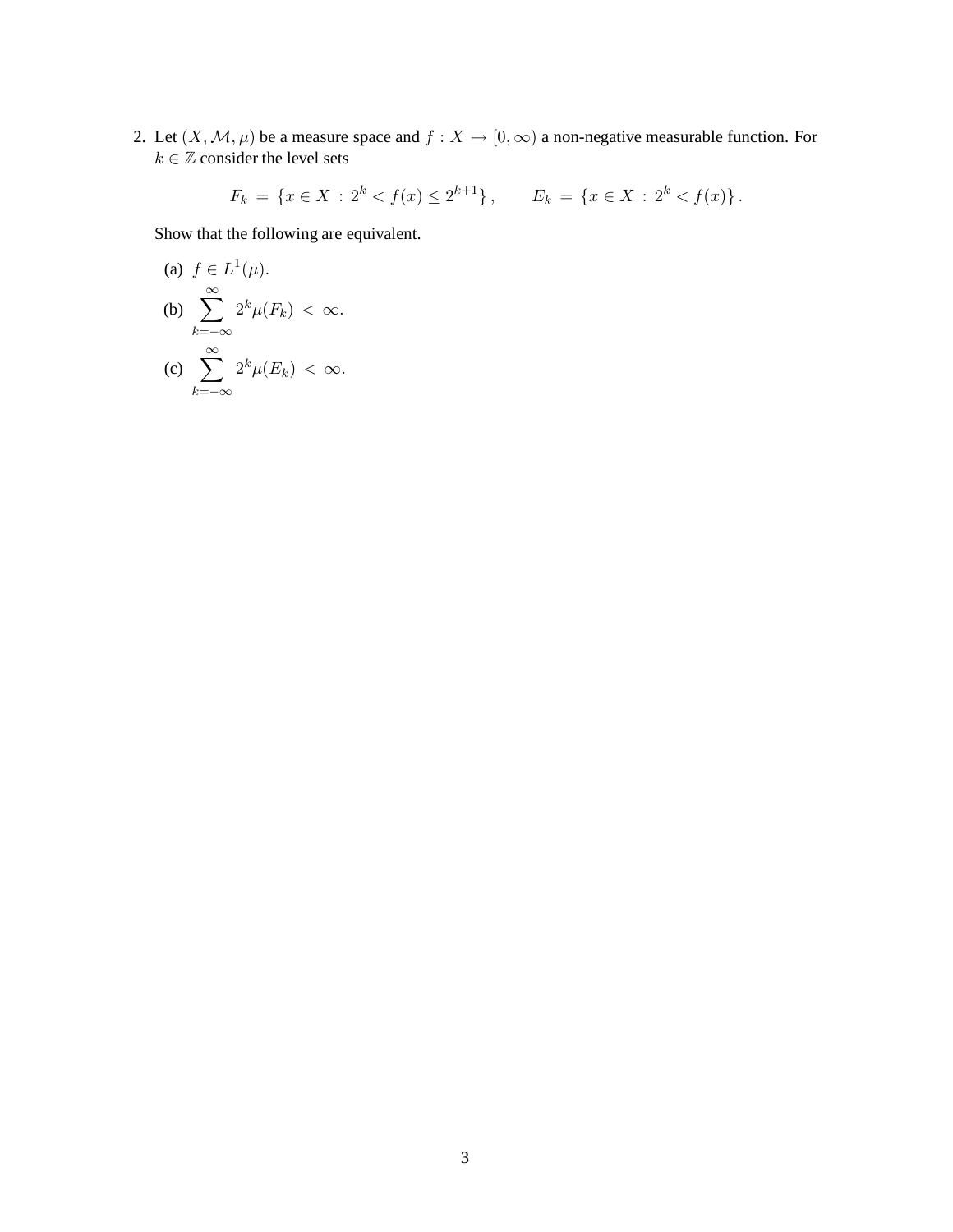- 3. Let  $(X, \mathcal{M}, \mu)$  be a measure space,  $\{f_n\}_{n\in\mathbb{N}}$  and  $\{g_n\}_{n\in\mathbb{N}}$  sequences of measurable functions, and  $f$  and  $g$  measurable functions. Assume that  $f_n \to f$  in measure and  $g_n \to g$  in measure.
	- (a) Prove that for any  $a, b \in \mathbb{R}$ ,  $af_n + bg_n \rightarrow af + bg$  in measure.
	- (b) Prove that  $|f_n| \to |f|$  in measure.
	- (c) Assume that there exists  $M < \infty$  such that  $|f_n| \leq M$  a.e.,  $|g_n| < M$  a.e. for all n and  $|f| \leq M$  a.e,  $|g| \leq M$  a.e. Prove that  $f_n g_n \to fg$  in measure.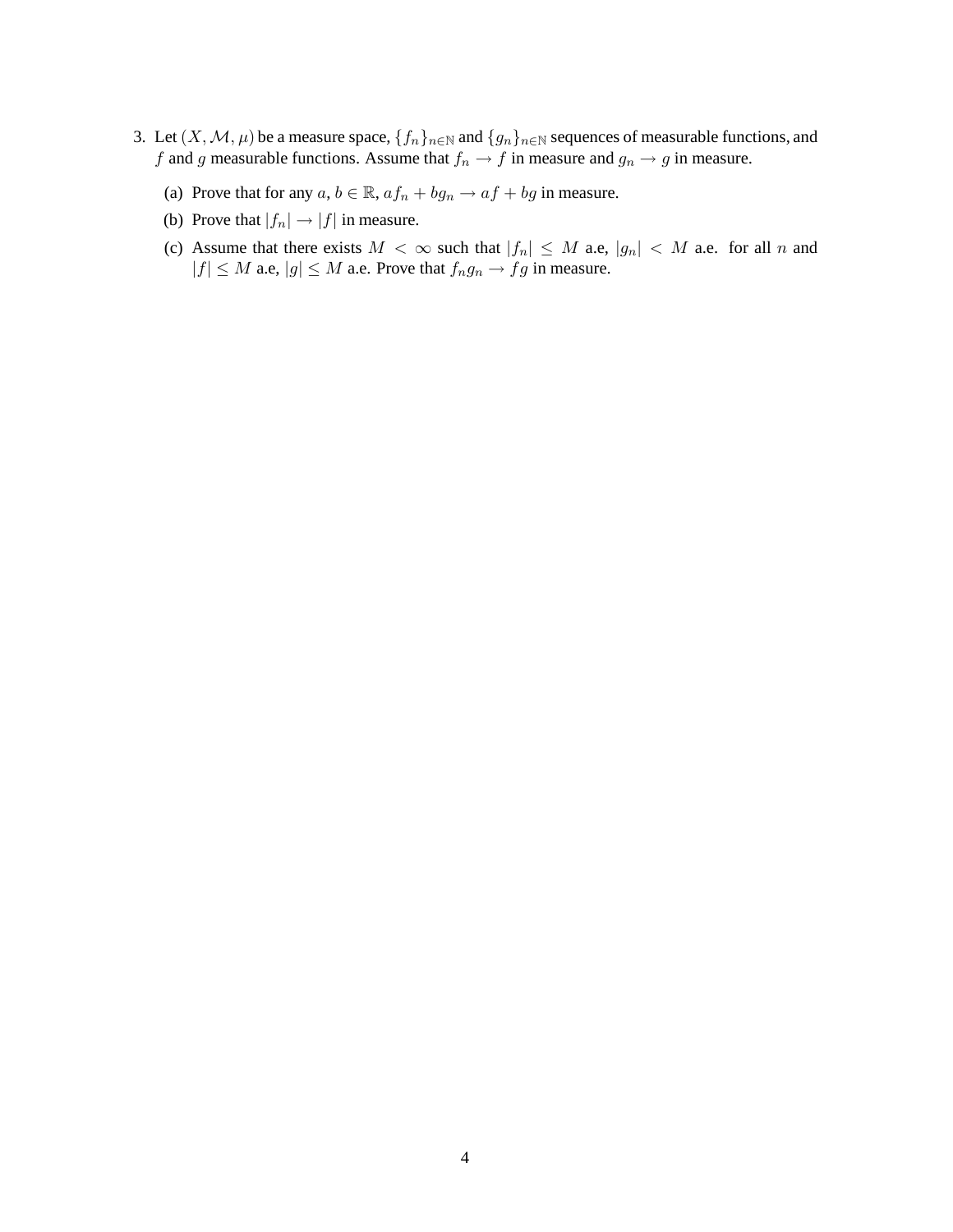- 4. Let  $[a, b]$  be a finite interval and  $f : [a, b] \to \mathbb{R}$ .
	- (a) Give the definition of the concept that " $f$  is of bounded variation."
	- (b) Suppose that f is continuous on the closed interval  $[a, b]$ , differentiable on the open interval  $(a, b)$ , and that  $\sup_{x \in (a, b)} |f'(x)| < \infty$ . Prove that f is of bounded variation.
	- (c) Prove that the function

$$
f(x) = \begin{cases} x^2 \sin(1/x) & \text{if } 0 < x \le 1/\pi \\ 0 & \text{if } x = 0 \end{cases}
$$

is of bounded variation.

(d) Prove that the function

$$
f(x) = \begin{cases} x \sin(1/x) & \text{if } 0 < x \le 1/\pi \\ 0 & \text{if } x = 0 \end{cases}
$$

is not of bounded variation.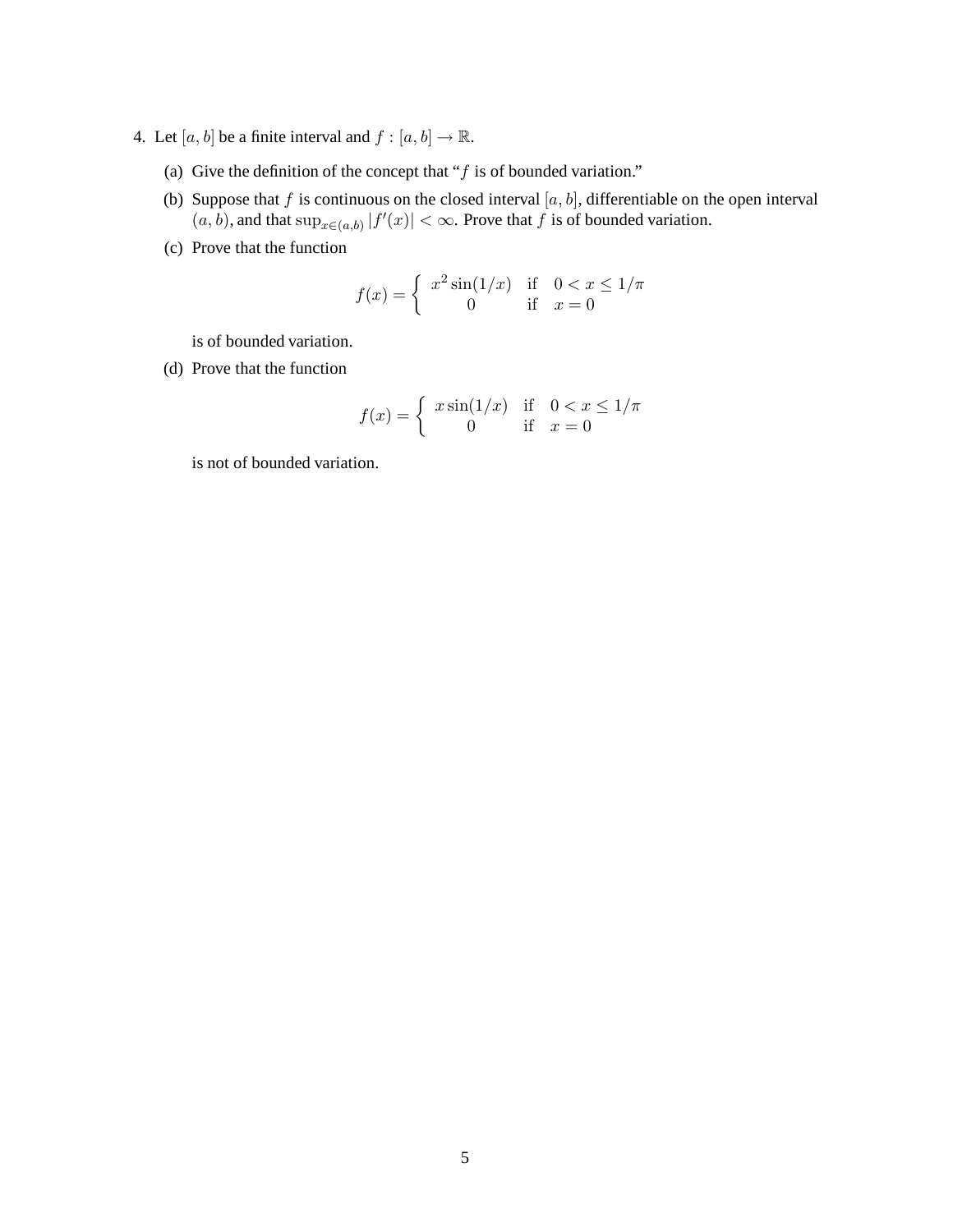- 5. Consider the measurable space  $(\mathbb{N}, \mathcal{P})$ , where  $\mathcal P$  is the  $\sigma$ -algebra of all subsets of  $\mathbb N$ . Let  $\mu$  and  $\lambda$ two measures on  $(N, P)$ .
	- (a) Find, and describe explicitly, two subsets of  $\mathbb{N}$ ,  $I_1$  and  $I_2$ , such that the following three properties hold:
		- i. The measure  $\lambda_1$  defined by  $\lambda_1(E) \equiv \lambda(E \cap I_1)$  for any  $E \in \mathcal{P}$  satisfies  $\lambda_1 \ll \mu$ .
		- ii. The measure  $\lambda_2$  defined by  $\lambda_2(E) \equiv \lambda(E \cap I_2)$  for any  $E \in \mathcal{P}$  satisfies  $\lambda_2 \perp \mu$ . iii.  $\lambda = \lambda_1 + \lambda_2$ .
	- (b) Find an explicit formula for a function  $h : \mathbb{N} \to \mathbb{R}$  such that, for all  $E \in \mathcal{P}$ ,

$$
\lambda_1(E) = \int_E h d\mu.
$$

Is h unique?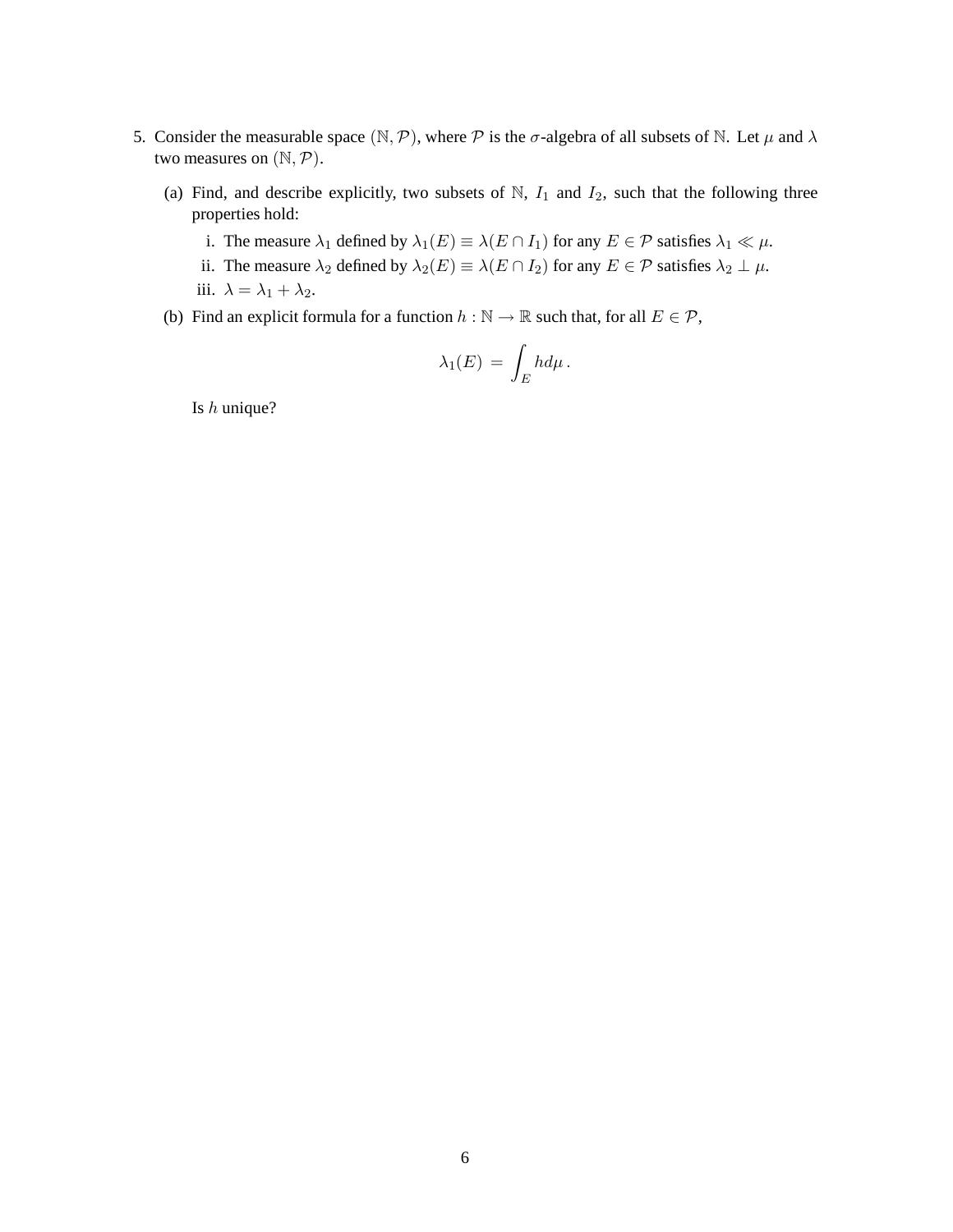- 6. Let  $1 \le p < q < r \le \infty$  and let  $L^p = L^p(X, \mathcal{M}, \mu)$  for some measure space  $(X, \mathcal{M}, \mu)$ .  $L^q$  and  $L^r$  are defined similarly.
	- (a) Show that  $L^q \subset L^p + L^r$ ; i.e., any  $f \in L^q$  can be written as  $f = g + h$  with  $g \in L^p$  and  $h \in L^r$ .
	- (b) Show that  $L^p \cap L^r \subset L^q$  and that for any  $f \in L^p \cap L^r$ ,  $||f||_q \le ||f||_p^{\lambda} ||f||_r^{1-\lambda}$  for a suitable λ.

*Hint:* Use Hölder's Inequality.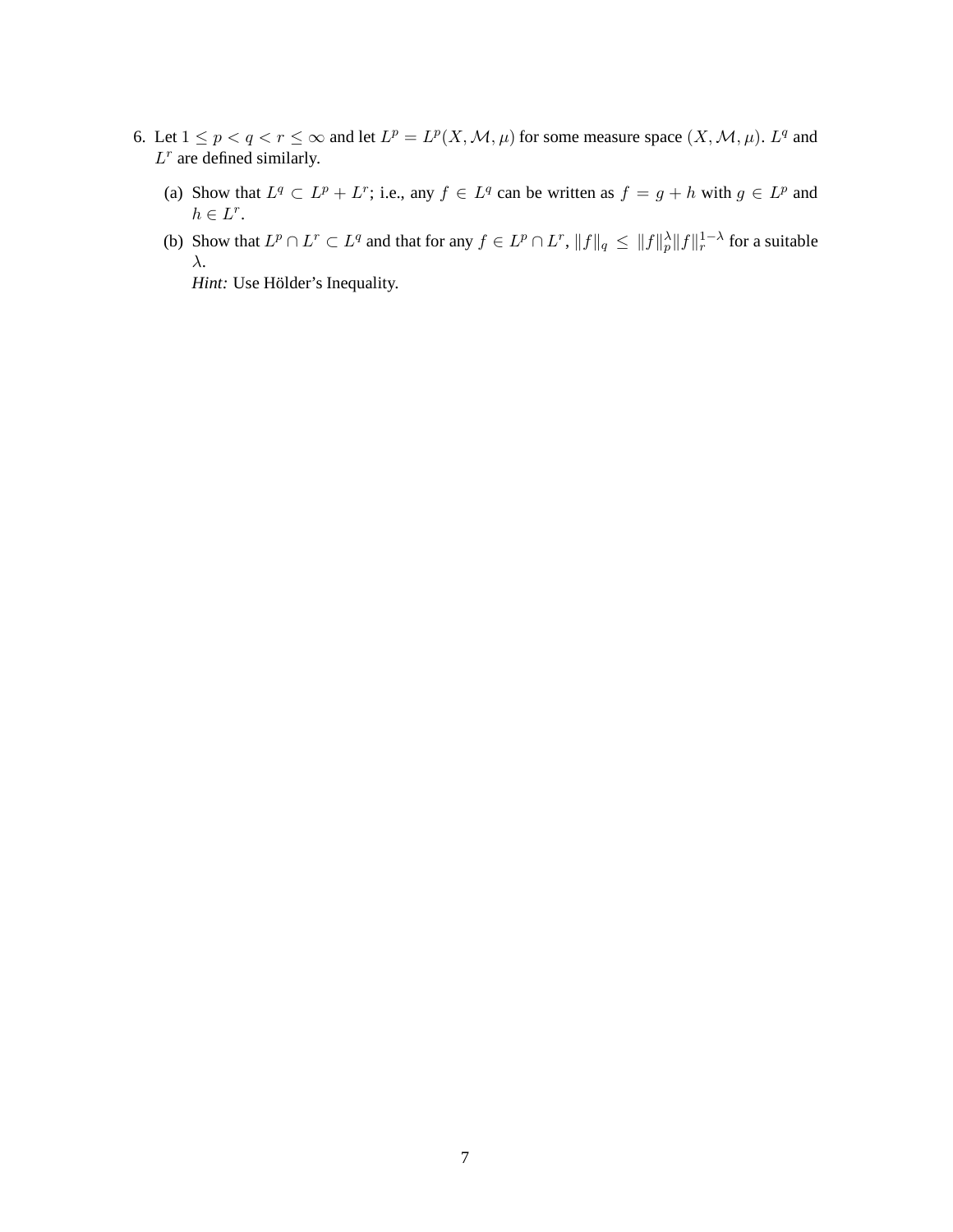- 7. Let  $(X, \|\cdot\|)$  be a Banach space. Suppose that X can be written as the direct sum of two linear subspaces M and N; i.e.  $X = M \oplus N$ . This means that  $x \in X$  can be expressed uniquely as  $x = y + z$  where  $y \in M$  and  $z \in N$ .
	- (a) For any  $x \in X$  define  $||x||' \equiv ||y|| + ||z||$ . Prove that  $|| \cdot ||'$  defines a norm on X.
	- (b) Consider the normed vector space  $(X, \|\cdot\|')$ . Which additional property of the subspaces M and N is needed to ensure that  $(X, \|\cdot\|')$  is a Banach space? Prove your answer.